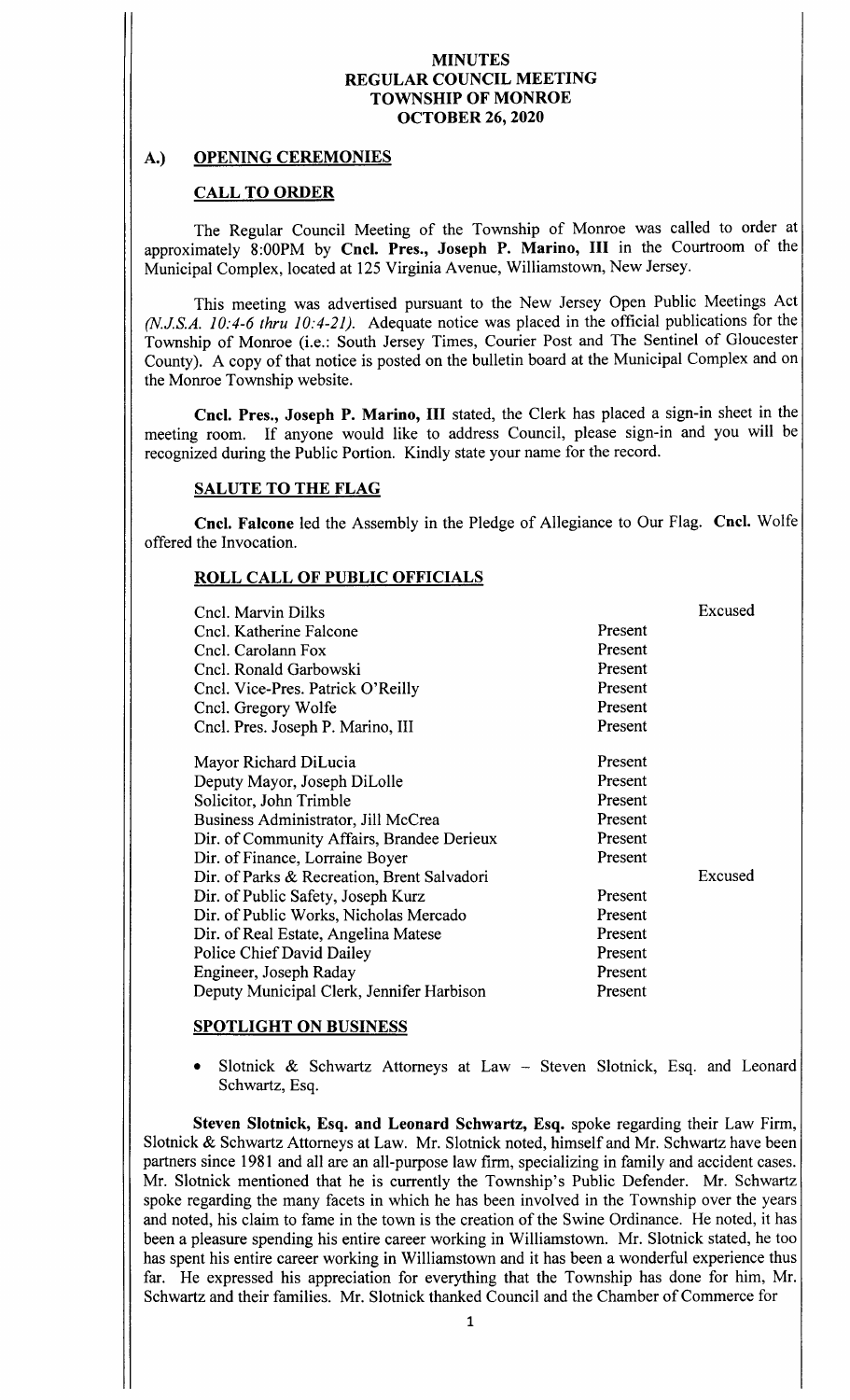# A.) OPENING CEREMONIES (cont'd)

choosing their law firm for this evening's Spotlight on Business. Cncl. Pres. Marino thanked Mr. Slotnick and Mr. Schwartz for all of their volunteerism to the Township over the years. Mr. Slotnick stated, the name of their Law Firm is Slotnick and Schwartz Law Firm, they are located at 1350 N. Black Horse Pike, Williamstown, NJ and they can be reached at 856-629-3037.

Business Report— Shannon Morgan-Leonen, Economic Development Consultant

Economic Development Consultant, Shannon Morgan- Leonen addressed Council to provide an update on the projects she currently has in the works with regards to Economic Development. Acreage Holdings, a marijuana and cannabis investment firm, recently had their application approved by the Planning Board and will be located next to Tires Plus on the Black Horse Pike. Ms. Leonen mentioned, this business will be very beneficial to the town, bringing in <sup>a</sup> lot of much needed revenue and jobs. The Drive-Thru Safari is in the process of obtaining <sup>a</sup> feasibility study, budget and concept plan. Lidl grocery store is presenting to the Planning Board and they will be located on the corner of Lake Avenue and N. Black Horse Pike, next to First Bank. Ms. Leonen encouraged everyone to visit the Township website and choose the Economic Development link. This link took over a year to create, it contains many tools that are beneficial to new and existing businesses and will serve as <sup>a</sup> road map for all businesses. Ms. Leonen is working with <sup>a</sup> company to create <sup>a</sup> business mobile app, which will provide additional resources for new and existing businesses. The Uber Program, a program for local restaurants to be able to provide Uber transportation for their patrons, is still in the early stages. Ms. Leonen explained that Economic Development is a process and that process takes time, it is all about building and sustaining relationships. Economic Development is making great strides, which are resulting in great businesses coming to the Township. Cncl. Pres. Marino questioned the location of the Drive-Thru Safari. Ms. Leonen confirmed, they are looking to be located off of Malaga Road and Route 322, where the old truck training center was located.

# APPROVAL OF MINUTES

Cncl. Wolfe made a motion to approve the minutes as submitted of the Work Session of October 12, 2020, and the Regular Council Meeting of October 12, 2020. The motion was seconded by Cncl. Falcone and unanimously approved by all members of Council in attendance.

# B.) CORRESPONDENCE - None

### C.) RESOLUTIONS

Cncl. Garbowski made a motion to open the public portion for Resolutions scheduled. The motion was seconded by Cncl. Vice-Pres. O'Reilly and unanimously approved by all members of Council in attendance. With no one wishing to speak, Cncl. Garbowski made <sup>a</sup> motion to close the public portion for Resolutions scheduled. The motion was seconded by Cncl. Wolfe and unanimously approved by all members of Council in attendance.

Cncl. Garbowski made <sup>a</sup> motion to bracket for approval, by Consent Agenda, Resolutions R:165-2020 through R:169-2020 and R:171-2020 through R:172-2020. The motion was seconded by Cncl. Wolfe and unanimously approved by all members of Council in attendance.

### CONSENT AGENDA RESOLUTIONS R:165-2020 THROUGH R:169-2020 AND **RESOLUTIONS R:171-2020 THROUGH R:172-2020**

R: 165-2020 Resolution Adjusting Township of Monroe Tax Records

R:166-2020 Resolution Approving the Bill List and Paid List for the Council Meeting of October 26, 2020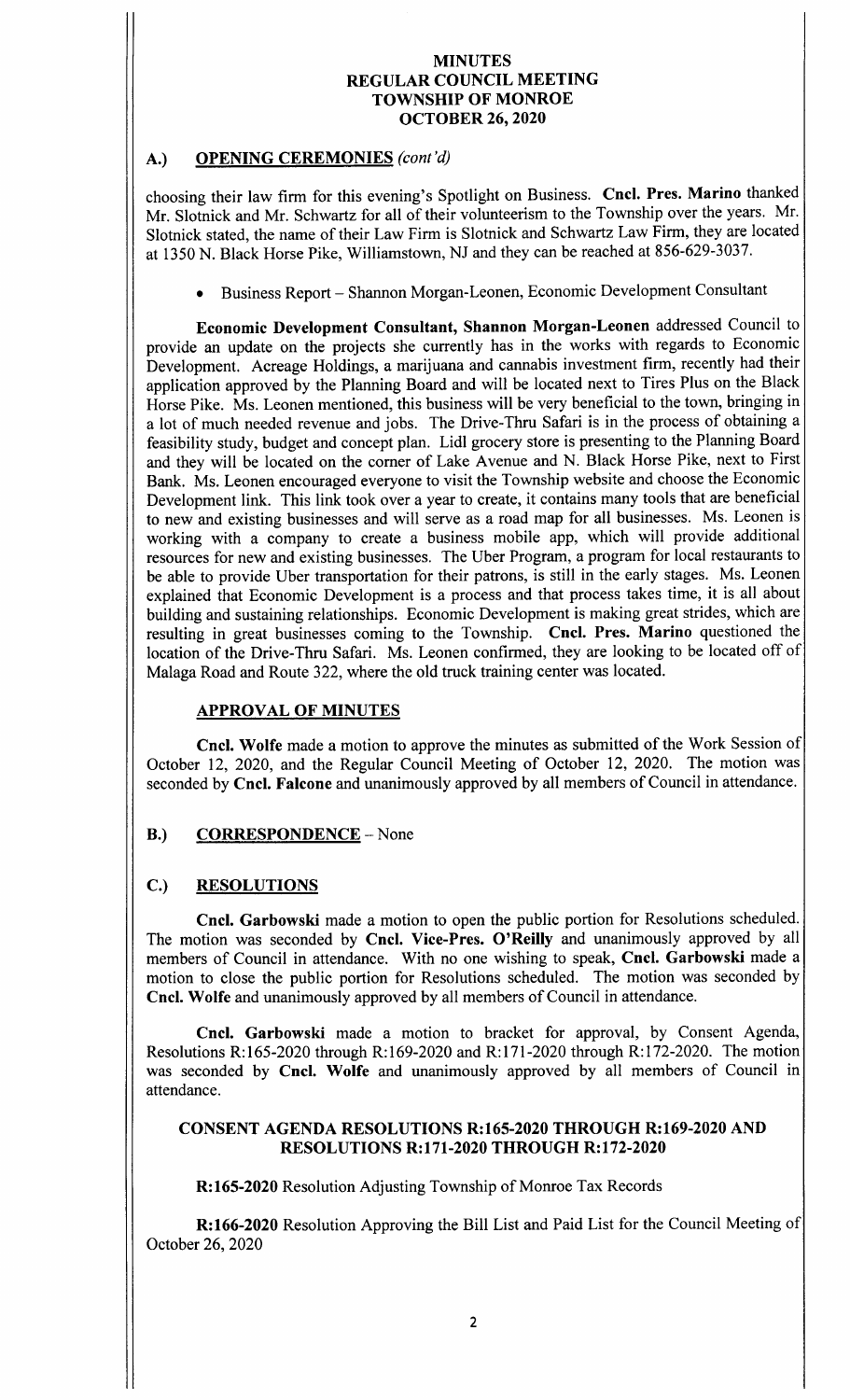#### C.) RESOLUTIONS (cont'd)

R: 167-2020 Resolution of the Township of Monroe Authorizing the Mayor to Execute a License Agreement on Behalf of the Township of Monroe with Atlantic City Electric Company Regarding Project MTSPX20052 - Owens Dog Park

R: 168-2020 Resolution of the Township of Monroe Authorizing the Acceptance of a Performance Guarantee for Stirling Glen #1713, Sec. 4B (Block 14201, Lot 1)

R: 169-2020 Resolution of the Township Council of the Township of Monroe Authorizing a Lien Be Placed on Various Properties for Failure to Comply with Chapter 295 of the Code of the Township of Monroe

R:171-2020 Resolution Approving an Application to the New Jersey Department of Community Affairs, Department of Local Government Services Local Government Emergency Fund/Coronavirus Relief Fund Grant Program

R: 172-2020 Resolution of the Township Council of the Township of Monroe, County of Gloucester, to Execute a Grant Application on Behalf of the Municipal Alliance Program (Fiscal Grant Cycle July 2020— June 2025, Grant Year: 22, Tier 1, July 1, 2021 —June 30, 2022)

Cncl. Garbowski made a motion to approve Resolutions R:165-2020 through R:169-2020 and Resolutions R:171-2020 through R:172-2020. The motion was seconded by Cncl. Wolfe and unanimously approved by all members of Council in attendance.

R:170-2020 Resolution Appointing Member to the Monroe Township Economic Development Commission

Cncl. Garbowski made a motion to open for nominations to the Monroe Township Economic Development Commission. The motion was seconded by Cncl. Wolfe and unanimously approved by all members of Council in attendance.

Cncl. Fox nominated Peter Sideris as a member to the Monroe Township Economic Development Commission. Cncl. Pres. Marino seconded the nomination. No other Cncl. Pres. Marino seconded the nomination. nominations were made.

Cncl. Wolfe made a motion to close nominations to the Monroe Township Economic Development Commission. The motion was seconded by Cncl. Pres. Marino and unanimously approved by all members of Council in attendance.

# ROLL CALL VOTE TO APPROVE NOMINATION OF PETER SIDERIS AS A MEMBER TO THE MONROE TOWNSHIP ECONOMIC DEVELOPMENT **COMMISSION**

# 5 AYES (Fox, Garbowski, Marino, O' Reilly, Wolfe) 1 NAY (Falcone) 1 ABSENT (Dilks)

Tally: <sup>5</sup> Ayes, <sup>1</sup> Nay, <sup>0</sup> Abstain, 1 Absent. Peter Sideris was duly approved as <sup>a</sup> member to the Monroe Township Economic Development Commission.

### D.) ORDINANCES

Cncl. Pres. Marino turned this portion of the meeting over to Ordinance Committee Chairman, Cncl. Wolfe.

Cncl. Pres. Marino made a motion to open the meeting to the public for ordinances listed on the agenda for Second Reading and Public Hearing. The motion was seconded by Cncl. Fox and unanimously approved by all members of Council in attendance. With no one wishing to speak on the Ordinances for Second Reading, Cncl. Pres. Marino made a motion to close the Public Hearing. The motion was seconded by Cncl. Fox and unanimously approved by all members of Council in attendance.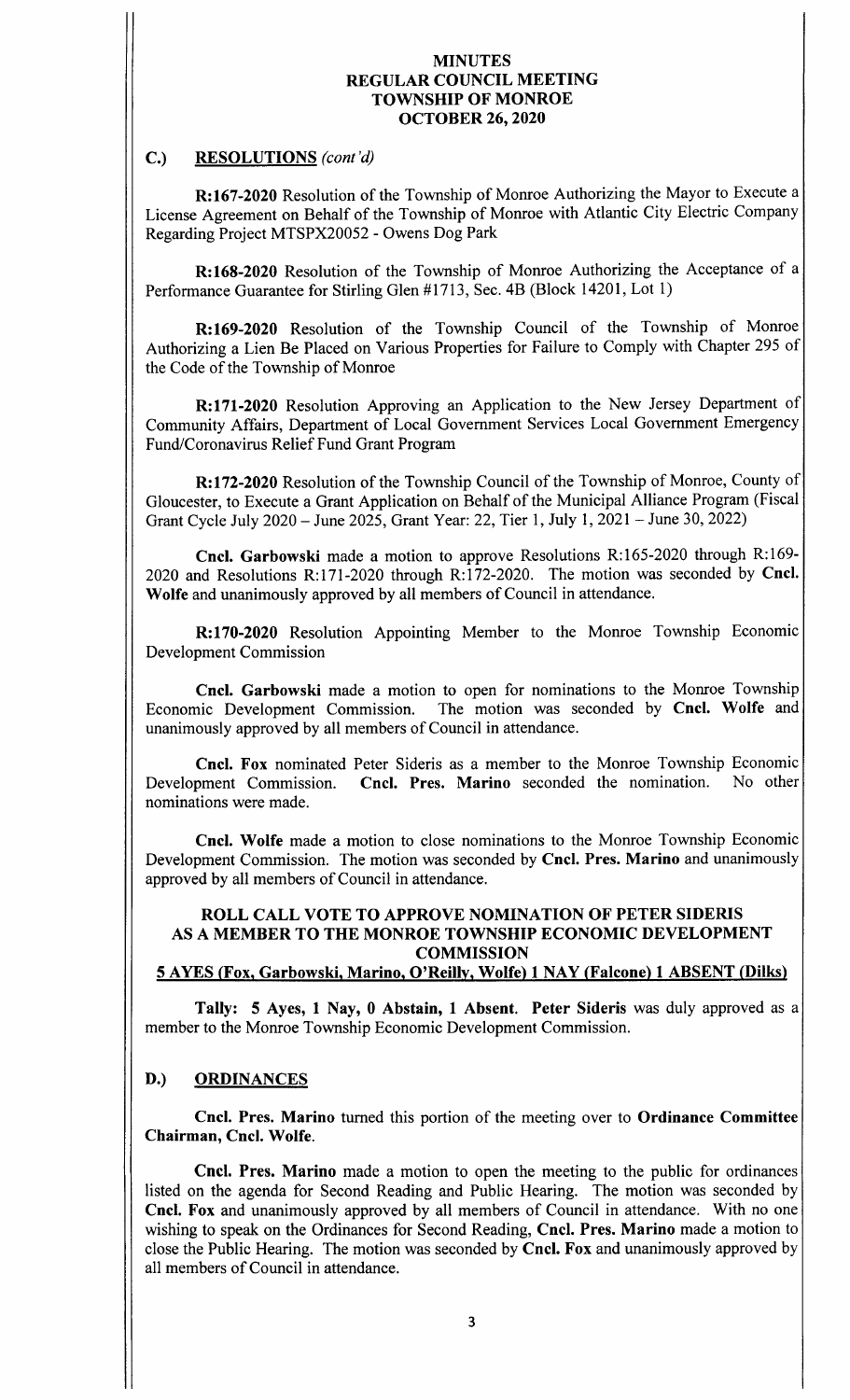# D.) ORDINANCES (cont'd)

0:26-2020 An Ordinance of the Township Council of the Township of Monroe to Amend Chapter 175-145 (C) Entitled Swimming Pools and Chapter 175-146 J (9)(B)[2] Entitled Single Family Attached Dwelling Units; Other Single- Family Attached Dwelling Unit Building Design and Performance Standards; Recreation of the Code of the Township of Monroe

Second Reading: The above Ordinance was published in an official publication for the Township of Monroe. This portion was opened to the public.

Cncl. Garbowski made a motion to approve Ordinance O:26-2020 for Second Reading and Public Hearing. The motion was seconded by Cncl. Vice-Pres. O'Reilly and unanimously approved by all members of Council in attendance.

# ROLL CALL VOTE TO APPROVE ORDINANCE 0:26-2020 FOR SECOND READING AND PUBLIC HEARING—

# 6 AYES ( Falcone, Fox, Garbowski, Marino, O' Reilly, Wolfe) 1 ABSENT ( Dilks)

Tally: 6 Ayes, 0 Nay, 0 Abstain, 1 Absent. Ordinance O:26-2020 was duly approved for Second Reading and Public Hearing.

0:27-2020 An Ordinance of the Township Council of the Township of Monroe Adopting Williamstown Square Redevelopment Plan Amendment #2 Pursuant to the Local Redevelopment and Housing Law, N.J.S.A. 40A:12A-1 et. seq.

Second Reading: The above Ordinance was published in an official publication for the Township of Monroe. This portion was opened to the public.

Cncl. Garbwoski made a motion to approve Ordinance O:27-2020 for Second Reading and Public Hearing. The motion was seconded by Cncl. Vice-Pres. O'Reilly and unanimously approved by all members of Council in attendance.

# ROLL CALL VOTE TO APPROVE ORDINANCE 0:27-2020 FOR SECOND READING AND PUBLIC HEARING—

### 6 AYES (Falcone, Fox, Garbowski, Marino, O' Reilly, Wolfe) 1 ABSENT (Dilks)

Tally: <sup>6</sup> Ayes, 0 Nay, <sup>0</sup> Abstain, 1 Absent. Ordinance 0:27-2020 was duly approved for Second Reading and Public Hearing.

- E.) NEW BUSINESS— None
- F.) OLD BUSINESS None

# G.) REPORTS AND OTHER MATTERS

Mayor DiLucia spoke regarding the impact that COVID-19 has had on the town. He expressed his gratitude to the employees for coming to work every day throughout the pandemic, exposing themselves to the public, and staying safe. He is happy to report that there has been very few problems, in turns of the employees coming in contact with COVID-19, however, recently one of the employees in the Housing Department did come in contact. Currently, the Housing and Construction Department is closed to the public but they are working remotely for another week, in order for those employees to quarantine. Mayor DiLucia stated, he is indebted to the Recycling, Trash and Road Departments for all of their hard work during the entire pandemic. The Mayor explained, the financial impact that COVID- <sup>19</sup> will have on the country, the residents, the municipality, and the unknowns which will not be disclosed for <sup>a</sup> while, such as the amount of the state reimbursements. He is happy to report that the Senior Freeze payments have begun to be mailed out on October 15, 2020, with the application to apply extended to December 31, 2020. He noted that unfortunately the Homestead Rebate will not be dispersed this year, with the earliest to receive <sup>a</sup> check being May 2021. He explained, revenue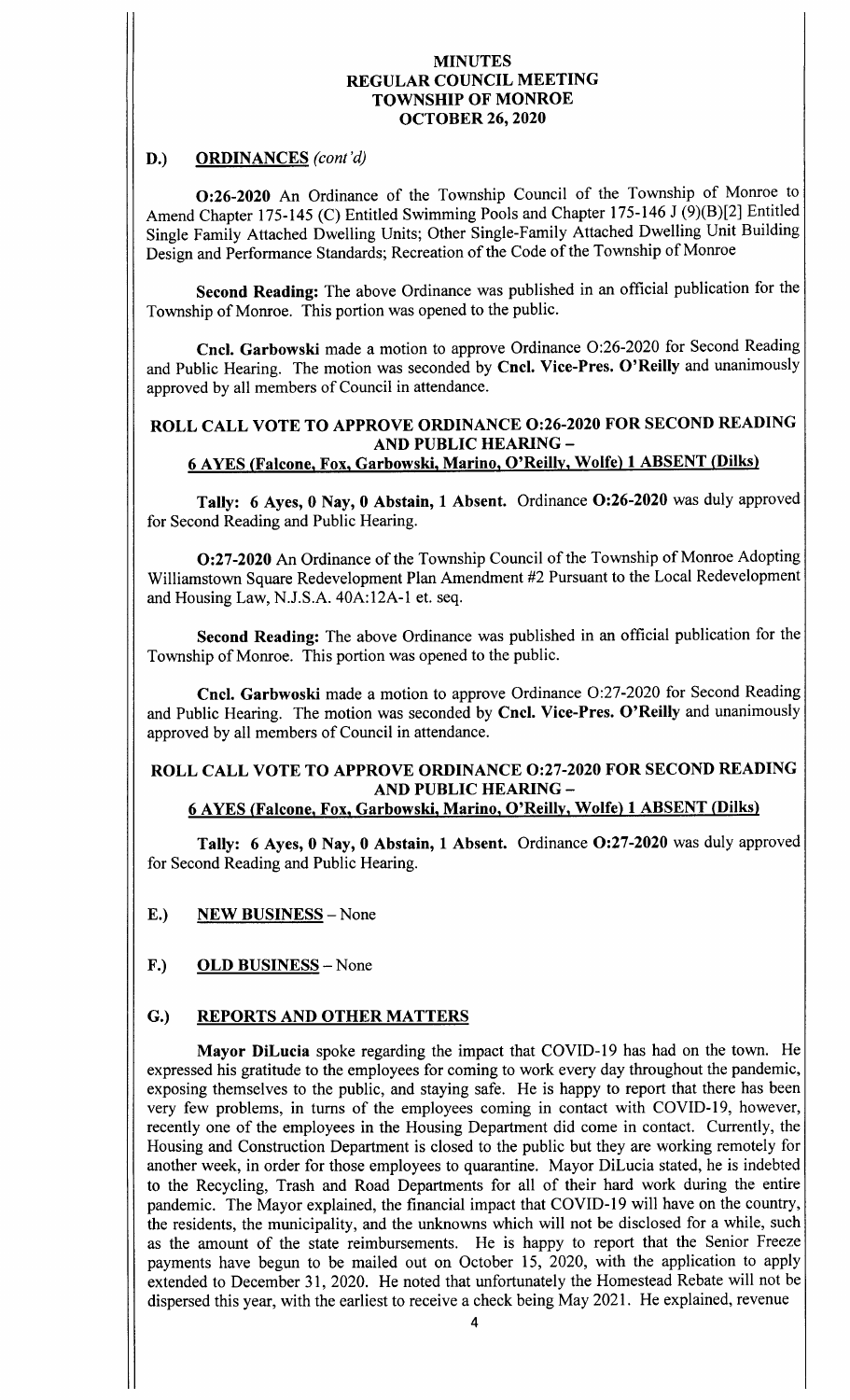# G.) REPORTS AND OTHER MATTERS (cont'd)

is what drives the town, with a major portion of the budget coming from property taxes, and the remainder coming from various other revenue sources such as licenses and inspections. Mayor DiLucia spoke regarding the report, Shannon Morgan-Leonen provided earlier this evening, noting the benefits of bringing new businesses into the town. The new business, Acreage Holdings, a marijuana and cannabis investment firm, which will be located at the corner of Berlin- Cross Keys Road and the Black Horse Pike has offered to pay the Township 2% of their gross business sales, which according to their estimates will be approximately \$240,000.00 in their first twelve months of sales. Another business, White and Blue, a painting company, who also appeared before the Planning Board, is planning to construct a 38, 000 square foot building on the Black Horse Pike to hold their cooperate headquarters, which will bring new revenue to the Township. The Assisted Living Facility, which is a three-phase \$328 million project, includes assisted living with mixed-use, long-term care and housing will employ approximately 400 people. They have informed the Mayor that they will be coming before the Planning Board in January to obtain the required permits. Mayor DiLucia mentioned that the Dog Park will finally be coming to fruition, with shovels in the ground by early 2021. The Mayor mentioned that Cncl. Pres. Marino, Cncl. Falcone and himself attended a meeting which was focused on the revitalization of Main Street, where they began the brainstorming process of how to revitalize and the obstacles which will need to be worked through. Mayor DiLucia noted, he is happy to report that they have received some really good bids for the 2020 Road Program, which came in under their expectations and once the bid is awarded, the projects should start immediately, weather permitting. The Mayor said, the future looks bright, the Township is moving forward, and Economic Development is something that is going to happen.

Director of Public Safety, Mr. Kurz reported that on Thursday, October 22, 2020, while the Police Department was handling a disturbance call, three officers sustained minor injuries. The new building plans for the Williamstown Fire Department are moving forward, with the architects meeting with the Pinelands this week. The renovations for the Cecil Fire Department are moving along nicely and the apparatus should be under cover for the cold weather by the end of the month.

Director of Public Works, Mr. Mercado stated that leaf season is upon us and directed everyone to the Township website for the leaf pickup schedules and updates. He advised leaf pickups will commence on November 2, 2020. Mr. Mercado mentioned, the E- Waste and Shredding Event was held this past Saturday and it was a huge success, with 3.93 tons of shredded paper. He noted, tremendous bids were received for the Road Program, with both alternates and engineering fees included, they came in under budget.

Police Chief Dailey spoke regarding the resident complaints received at the last meeting, regarding excessive speeding taking place on Sunset and Lakeside Drive. He noted, he posted officers at Sunset and Lakeside Drive and with the use of their signboard, they were provided a few written contacts. Chief Dailey advised, he is also working with Mike Calvello to have additional signage posted on Lakeside Drive.

Cncl. Falcone reported that the New Jersey Economic Development Authority now has Phase III, a small business emergency grant fund, available for businesses. Pre-registration is being accepted between October 19<sup>th</sup> and October  $27<sup>th</sup>$  and there will be zero payback since it is through grant funding. Cncl. Falcone invited everyone to attend the two upcoming Ribbon Cutting Ceremonies on October 28, 2020 at 8: 30am for Sherwin Williams on Berlin Cross Keys Road and on November 2, 2020 at 9:00am for the Learning Experience Daycare located behind Cinder Bar. Cncl. Falcone noted, the Scarecrow Event was held on October 17<sup>th</sup> and there were <sup>a</sup> lot of very unique scarecrows displayed, with the Amazon scarecrow receiving over 83 positive comments and 371 likes on <sup>a</sup> Williamstown Talk Facebook Post. The winner was crowned for the Dorothy Scarecrow from the Wizard of Oz created by Marley and Rylie Vale. Cncl. Falcone stated that she is very proud to have helped Acreage Holdings, a marijuana and cannabis investment firm, come to Williamstown. Their actual business name will be called The Botinis and they will be have signage placed on both the Black Horse Pike and on Berlin-Cross Keys Road. Cncl. Falcone noted, they are a very unique shop, done in good taste and she is excited to have the Township be able to receive the 2% sales tax of their gross sales which will help to stabilize the taxes in the Township.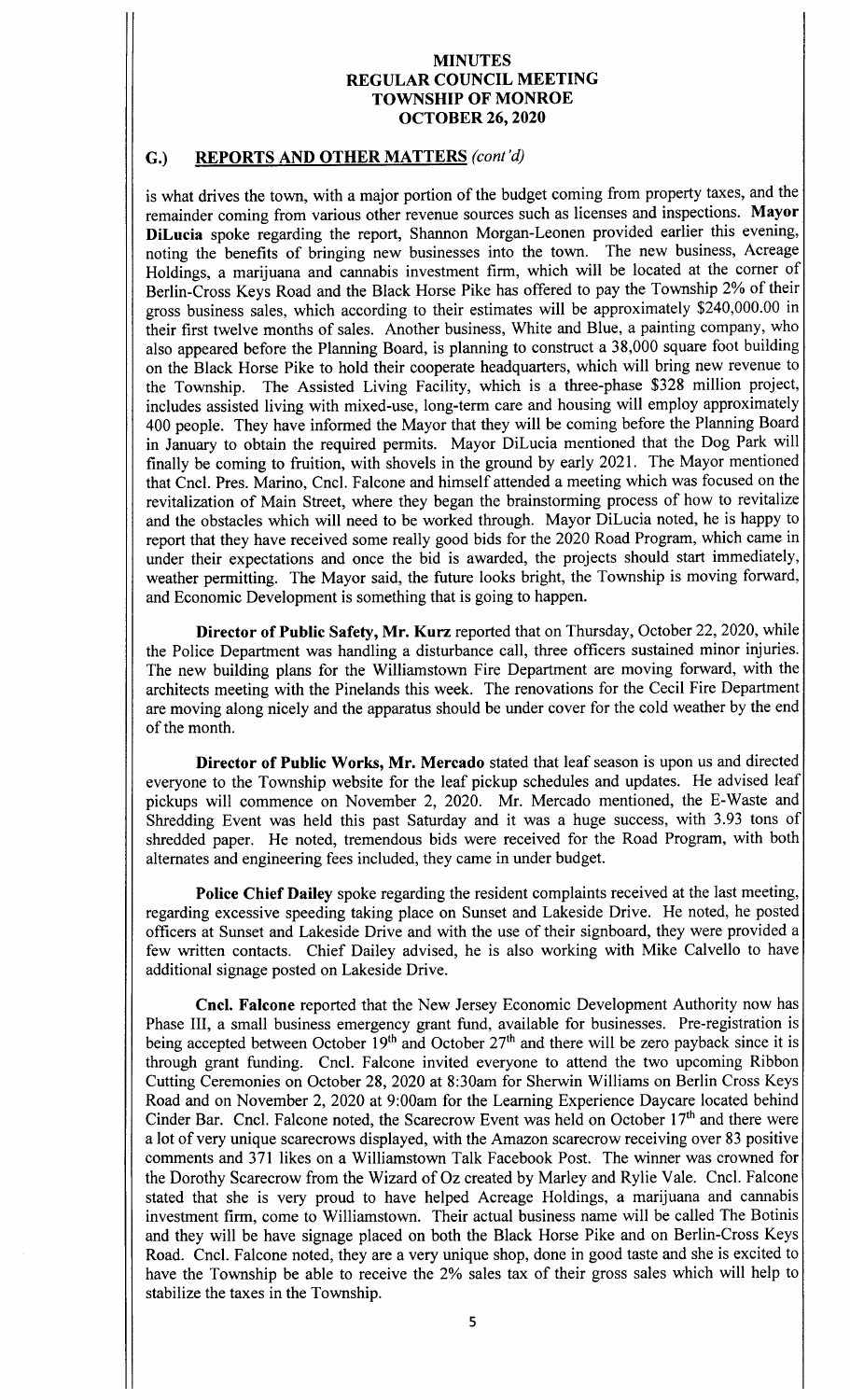### G.) REPORTS AND OTHER MATTERS (cont'd)

Cncl. Garbowski urged everyone to vote and have their voices heard.

Cncl. Vice-Pres. O'Reilly reported that construction on the solar car port parking at the Municipal Building will begin shortly and he expects that it will be approximately <sup>a</sup> 45 day construction project. He will coordinate with the Administration on where the employees and residents will park during construction to help prevent any disruptions. Cncl. Vice-Pres. residents will park during construction to help prevent any disruptions. O' Reilly noted, after attending <sup>a</sup> few meetings with the Board of Education and the MMUA, the three entities will be advertising an RFP for an energy supplier in the near future. Coupling <sup>a</sup> new energy supplier with the solar project will further reduce expenses, providing <sup>a</sup> potential . 02 cent decrease.

Cncl. Pres. Marino attended <sup>a</sup> meeting with the Mayor, some of the Main Street Stakeholders, the Township Planner and the Planning Board Attorney regarding the Revitalization of Main Street, where it was discussed to have <sup>a</sup> redevelopment study done on <sup>a</sup> small sample area from Clayton Road to Virginia Avenue and Blue Bell Road to where it intersects with Virginia Avenue. The results of the study will provide more tools to the Stakeholders, current business owners and the future business owners. Cncl. Pres. Marino mentioned that on October 7<sup>th</sup>, the Police Department held National Night Out. He thanked Police Chief Dailey and all of the Police Officers involved for putting on <sup>a</sup> great display for the residents.

# H.) GENERAL PUBLIC DISCUSSION

Cncl. Garbowski made <sup>a</sup> motion to open the General Public Discussion. The motion was seconded by Cncl. Wolfe and unanimously approved by all members of Council in attendance.

Marlene McMahon, 173 Palemino Place addressed Council to thank the Police Department on behalf of the residents of the Summerfields and Friendly Village Communities for a great night and terrific show for National Night Out.

Christina Hanratty, 205 Queen Anne Drive addressed Council to express her concerns with the grave injustice that is being handed down to the Monroe MUA employees with regards to the MMUA Chairman and Township Deputy Mayor, Joe DiLolle. Ms. Hanratty read aloud the Local Government Ethics Law pertaining to local government officials, noting that she believes that Mr. DiLolle has acted in an unethical manner. Ms. Hanratty asked Council to step up and do the right thing to save the MUA employees and the taxpayers any further money or efforts spent on Mr. DiLolle's unethical, unlawful behavior.

Deana Tatusko, 1402 Briarwood Drive addressed Cncl. Pres. Marino to question why he has received emails containing her name from the Board of Education President, Tony Ayres. Cncl. Pres. Marino advised that he is unable to say why Mr. Ayres sent him an email with her name mentioned, as he is not the sender but the receiver of the emails. Ms. Tatusko expressed her concerns with the Board of Education and why emails not pertaining to Council are sent to members of Council from the Board of Education. Cncl. Pres. Marino suggested that since Ms. Tatusko's concerns are with the actions of the Board of Education, that she should take her concerns to the Board of Education.

Joseph DiLolle, Jr., 545 Greenbriar Drive noted that he has served on the MUA Board for the past seventeen years without ever having <sup>a</sup> problem or <sup>a</sup> complaint. He addressed Cncl. Pres. Marino regarding requesting an outside counsel. He noted, he has not yet had his due process and as an American he is entitled to his due process. Mr. DiLolle noted, the accusations which have been made against him have been done so in effort to tarnish his name and reputation and he believes that once the smoke clears, the truth will be told, that this is all nothing but political.